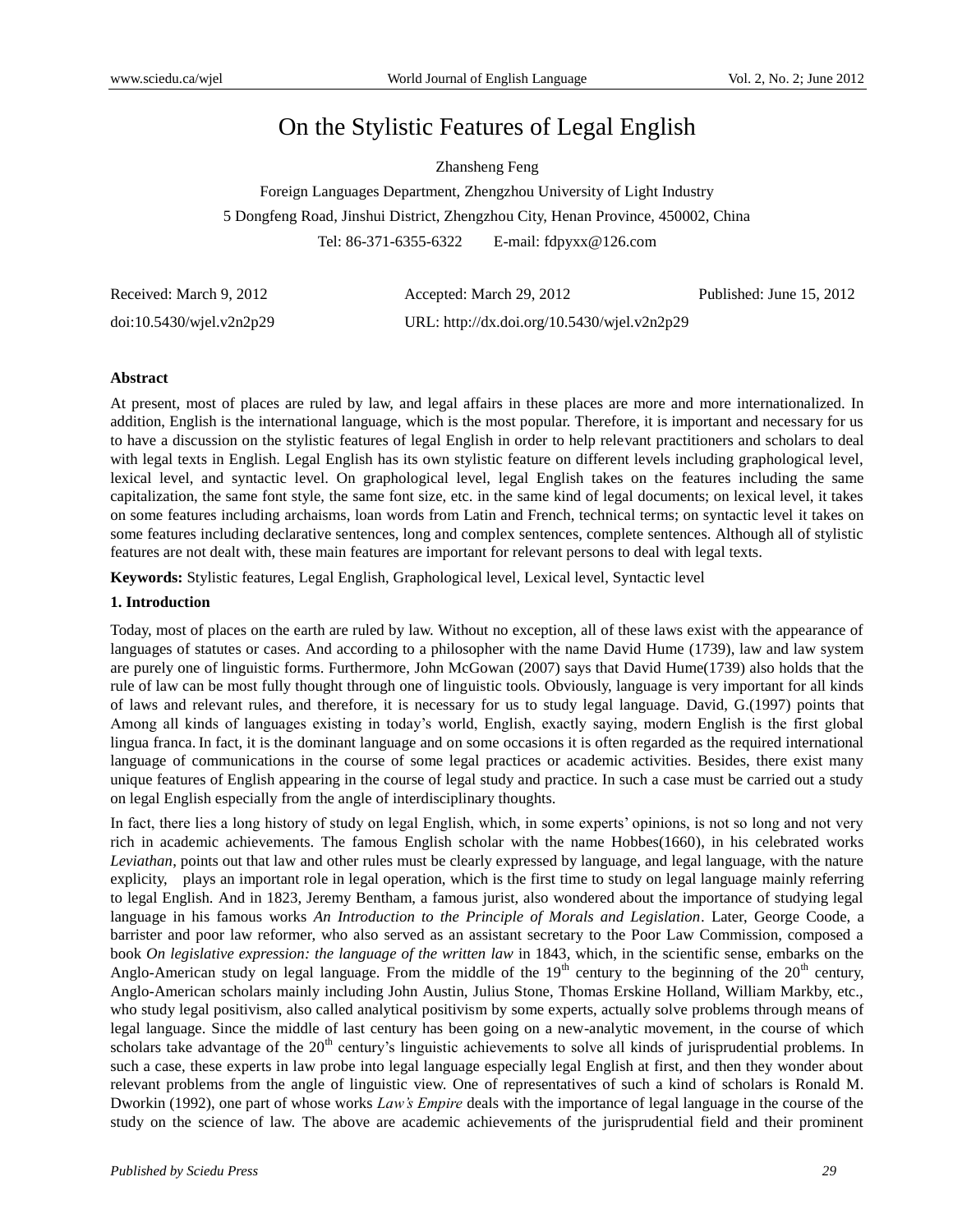characteristic are only from the angle of the need of the study on the science of law, but not from the linguistic angle.

There is relatively a short history of linguists or linguistic experts to embark on the study on the legal language, especially legal English. The first concerning monograph that the author has found is *ENGLISH IN THE LAW COURTS* published by Margaret M. Bryant through Columbia University Press in 1930, which mainly deals with the usage of articles, prepositions, and conjunctions play in legal decisions. And it is David Mellinkoff who firstly systematically studies legal English in his treatise *THE LANGUAGE OF LAW* published in Little, Brown and Company of Boston in 1963. Later more and more linguists participate in legal language, and they achieve a lot and develop a set of their own studying method. On such a basis, there appear one magazine with the name *The International Journal of Speech, Language and the Law* and two concerning international organizations, which are International Association for Forensic Phonetics and Acoustics (AFPA) and International Association of Forensic Linguistics (IAFL). These two organization and the magazine are the hallmarks of the discipline's coming into being. Before the appearance of the both organization, achievements of legal language scattered in relevant articles, treatises except O'Barr's study of legal language. After 2000, there appear longer attainments—monographs, in some of which there are words of "legal language". And these attainments mainly centers on legal language, (Solan and Tiersma 2005; Tiersma 1999), speech interaction in the courtroom (Archer 2005; Heffer 2005; Matoesian 2001, 2003; Solan 1993; Stygall 1994), speech and power (Conley and O'Barr 1998; Cotterill 2003), and they mainly deal with legal speech in forensic activities. The latest achievement caught by the author of this thesis is *An Introduction to Forensic Linguistics: Language in Evidence* composed by Malcolm Coulthard and Alison Johnson, which was published in Routledge in 2007.

Among the above attainments in the study of legal language, there are some about special studies on the style of legal English. As mentioned above, George Coode, though not a linguist, probed into legislative expression of legal English in the written law from the angle of legislative practice, and Margaret M. Bryant studied on form-words existing in English in the courts, which is also one branch of legal English. And David Mellinkoff had, firstly, the systematical study on legal English. Later, there are more and more scholars studying legal English, most of them are only language experts. In practical fields have even appeared professional services of writing, translation, and interpretation of legal English. But it is regretful that most of these scholars and professionals studying or dealing with legal English only from one single angle of law science or linguistic science, but not from the angle of interdisciplinary science. So it is necessary for us to have an interdisciplinary study on legal English, especially on its stylistic features.

Of course, it is valuable to study the stylistic features of legal English. Firstly, with the globalization of all kinds of affairs, especially legal affairs, international society needs a communication tool. Because English is the most popular language, and most of places in the world are ruled by law, the study on legal English can contribute to people's knowledge of legal English, which can improve conveniences of communication on international occasions of legal affairs. And studying such this topic can acquaint college students in law school with this special kind of language, which often appears in their reading materials. Besides, this study can invoke legal professionals to improve their competent on legal occasions above mentioned.

## **2. The Stylistic Features of Legal English and Interdisciplinary Examination**

As one of professional style of English, legal English is often used by judges, lawyers, public procurators, relevant scholars, and other professionals in their work. Since Martin Joos presents five styles of language such as the intimate style, the consultative style, the casual style, the formal style and the frozen style, legal English should belong to part of the frozen style although it is also one of the most formal one among various English varieties. In order to make our study convenient, here we will wonder about the unique stylistic feature from graphology, lexical, syntactic and discourse levels on the interdisciplinary view.

# *2.1 Features on Graphological Level*

On this level, the legal English appears with stylistic features such as the same capitalization, the same font style, the same font size, etc. in the same kind of legal documents. For example, *in the Constitution of the United States* repeatedly appear such phrases "We the People of the United States", "in Order to form a more perfect Union", "establish Justice", "insure domestic Tranquility", etc. Here, all of these expressions, with some Capitals, mainly personifies, or dignifies some lexicon item. Besides, legal English is featured by initial capitals in key words of some legal documents in English. In the English version of legal documents of the People's Republic of China, rules of the unified fonts and forms are laid down by relevant organs of state power such as National People's Congress, State Council, Central Military Commission, Supreme People's Court, Supreme People's Procuratorate, etc. Even some concerning presses also formulate some standards for English in legal documents of People's Republic of China in order to improve their authoritativeness of publishing legal documents.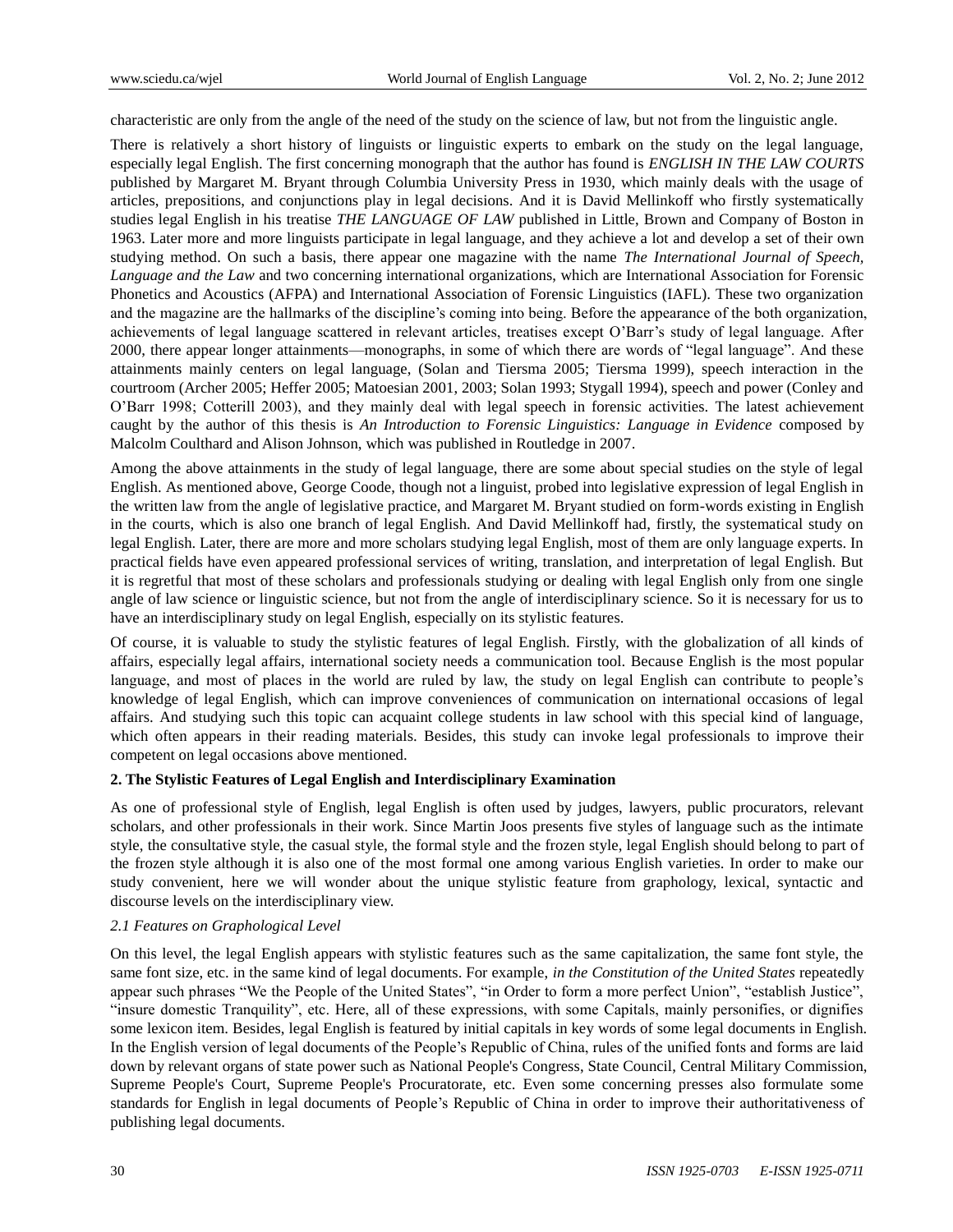In the view of philosophy of law, this feature of legal English is closely related with the nature of law. As a unique phenomenon existing in humankind's social-political activities, law surely has its own natures corresponding with the fact that law is a normative social practice. As law's expression, legal English must exist in the normative form of speech or writing. Therefore, in legal English, there exist the same capitalization, the same font style, the same font size, etc. in order to guide human behavior, presenting reasons for action with authoritativeness. On one hand, law is the tool for state organs to perform their duties since law is the speaker of state power or public order. On the other hand, law must be full of reasons, which can convince citizens to obey laws.

# *2.2 Features on Lexical Level*

In addition to the above features on the graphological level, legal English shows a variety of features on lexical level, which mainly refer to archaisms, technical terms, loaning words from other languages, and using synonyms, etc.

## 2.2.1 Archaisms

One of the most remarkable features of legal English is the use of archaic words, which mainly refers to frequent use of old words including Old English words and Middle English words in legal English--a highly regular written language. This feature actually indicates that legal English is conservative, solemn, regular, authoritative and rigid. Here, Old English or Anglo-Saxon, which is a West Germanic language and is closely related to Old Frisian, is an early form of the English spoken and written by the Anglo-Saxons and their descendants. And Middle English, which existed roughly during the period between the late 11th and the late 15th century, is the English language current in England on the stage of the High and Late Middle Ages. It is undeniable that modern English especially today's general English, is influenced by Old English and Modern English. But legal English keeps a large number of Old English words and Middle English words and their meanings, most of which have never been used in Modern English. Compounds adverbs including whereby, thereafter, hereby, henceforth, hereto, etc., the most frequently appear in legal English, and this kind of words are obviously formed by adverbial word and a preposition-like word. Besides above archaic words, David Mellinkoff, the famous linguist, present a fair sampling as follows:

## *aforesaid* and *forthwith*

*here* words: hereafter, herein, hereof, heretofore, herewith

let, as in the law tautology, *without let or hindrance*

*said* and *such* as adjectives

## *thence* and *thenceforth*

*there* words: thereabout, thereafter, thereat, thereby, therefor, therefore, therein, thereon, thereto, theretofore, thereupon, therewith

*where* words, especially whereas used in recitals, and *whereby*

*witness*, in the sense of testimony by signature, oath, etc., as in "In witness whereof, I have set my hand, etc."

*witnesseth,* meaning to furnish formal evidence of something, the old English present indicative third person singular verb form.

Besides the above words, the author has come across such words as pursuant to, thence, whereof, whereon, etc.

The law in countries in which English is official language mainly belongs to Common-Law System, in which Case Law are carried out. Here, case law refers to the set of reported judicial decisions from some courts including selected appellate courts and other courts. And during these decisions, the judge firstly make new interpretations of the law which can be used as precedents in later decisions of similar cases. It is easily seen that precedents play very important, even decisive, roles in the operation of law of Common-Law System. And the system came into being with many precedents in Old English or Middle English because either of them was official language when these precedents appeared. Most of these precedents are used in today's foensic practices, and some of them impose great important influences on today's forenic language, which appears with the feature of archaisms in the vocabulary of today's legal English.

# 2.2.2 Loan Words from Latin

English is a mixed language, and one of this linguistic characters is that this language borrows a large number of words from Latin. As one of varieties of English, legal English also loans many words from Latin, and these words can be divided into three kinds. One kind of them often appear in people's activities involving forensic affairs and have been recognized in our daily lives. Such are this kind of words: affidavit, alias, alibi, bona fide, proviso, habeas corpus, in flagrante delicto, inter alia, per diem, prima facie, quorum, sine die, versus, writ of fieri facias, etc. The second kind of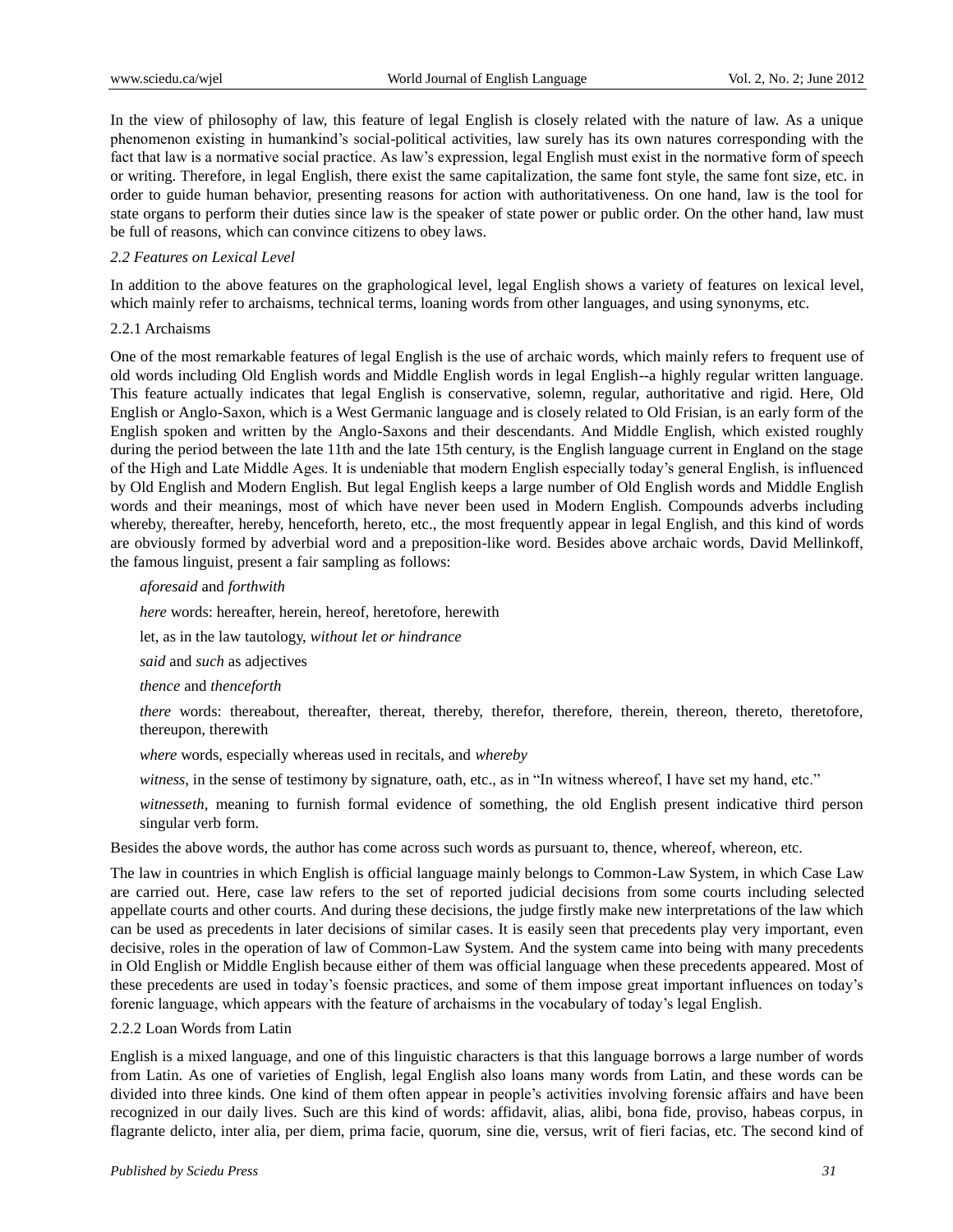Latin words in legal English are seldom used in people's daily activities, and people have no chance of coming across them. These words are ex parte, ex post facto, guardian ad litem, in locum parentis, inter partes, per stirpes, res inter alios, res ipsa loquitur, pari passu, in rem, in pesonnam, ipso facto, verbatim (record), etc. There are also one kind of latin words in legal English, which only exist in historical documents on Anglo-American legal history and are only met by some of relevant scholars.

Lexically, Latin has exerted great influence on English. In English, there is a significant portion of the English wordhoard, which is from Romance and Latinate sources. It is estimated that Latin words of 66%–80% exist in English, and even a large number of them are borrowed directly from Latin. However, Latin influence on English, is mainly lexical in nature, which is confined primarily to word origins in the form of Latin roots. As far as Old English is concerned, the first way of Latin influence is through the Germanic tribes such as the Angles, Saxon and Jutes, who often communicate with the Latin speaking Roman Empire through trade and war. The second way is through Christian missionaries who entered Britain in the  $7<sup>th</sup>$  century or so, and brought Latin religious terms. As for middle English, some words came from Norman language spoken by the royal court and influenced by Latin. And the Church and academic centers continued using Latin, which was actually going on with lexical borrowing from Latin. As the origin of modern English, English in the English Renaissance directly borrowed words from Latin in the form of Latin classical or medieval form. After Renaissance came Industrial Age, which was the dawn of the age of scientific discovery. This kind of discovery needed new words to depict, and there appeared many borrowing words from Latin in English. Besides, some of Latin word elements are used to coin English words with word components from other languages including English. Actually, people have always been using Latinate words to coin words until today. According to the above mentioned, Latinate words have exactly been borrowed to coin words, and legal English, as one of English styles, is featured with loan words from Latin.

#### 2.2.3 Loan Words from French

Besides Latin, there are also a lot of words borrowed from French in legal English. In Pollock and Maitland's work with the name *The History of English Law* 81(2d ed. 1898) are listed some of this sort of words, which are basic to legal vocabulary:

*action, agreement, appeal, arrests, arson, assault, attorneys, battery, bill, claim, condition, constables, contract, counsel, count, court, covenant, crime, damage, debt, declaration, defendant, demand, descent, devise, easement, evidence, execution, felony, goals, grant, guarantee, guardian, heir, indictment, infant, judges, judgment, jurors, justice, justices, larceny, lien, marriage, misdemeanor, money, note, obligation, pardon, parties, partner, payment, plaintiff, pleadings, pledge, police, possession, prisons, property, purchase, reprieve, robbery, sentence, servant, slander, suit, tort, treason, trespass, verdict, etc.*

There are many historical, political and legal factors contributing to loan words from French in legal English. In 1066 happened the Norman Conquest, which is a historic hallmark. After this event, British governors including kings became more French than English. Law, as wills of governors', should not be exceptional. On one hand, some laws were brought from France by conquerors and were enacted in the upper class throughout the British territory. On the other hand, conquerors came from France, and surely they mainly spoke French though they didn't prohibit people's speaking English and even English and French were heard together at that time. In this case did English exist together with French in England, and French, as a language of rulers, exerted great influence on general English, which changed and even decided legal English which was only a branch of general English.

Besides these influences French exerted on general English, the judicial system at that time affected legal language, and one aspect of this influence is also that official language in judicial activities borrowed many words from French. Actually, at the beginning of his governance, William didn't oppose English native culture especially including judicial system and even permitted the native culture to develop to some degree. At that time, the local courts originally set by England also were kept and let to administer justice according to ancient law or customs of England. But the King's Court was actually a gathering of King and his courtiers, most of whom were Normans from France. If people was not satisfied with decision made by local court, in which were English-speaker judges who often carried out their local law and costumes, they often appealed to higher courts including the highest court—King's Court. So, forensic activities in England, at that time, were greatly influenced by French, and even final decision was made by French-speakers including King and his courtiers. After Norman Conquest, staffs in judicial organs especially in higher courts in British territory were French and some of them, though not French, are more French, which directly influenced forensic expressions including loan words from French. In British history, it was the French version of William's laws translated from Latin in late twelfth-century that appeared earliest in British territory. This French version is the visible sign that French influenced legal English. After that, French influence on legal English was more and more obvious and serious, and even today this influence also can be traced in legal literature in English.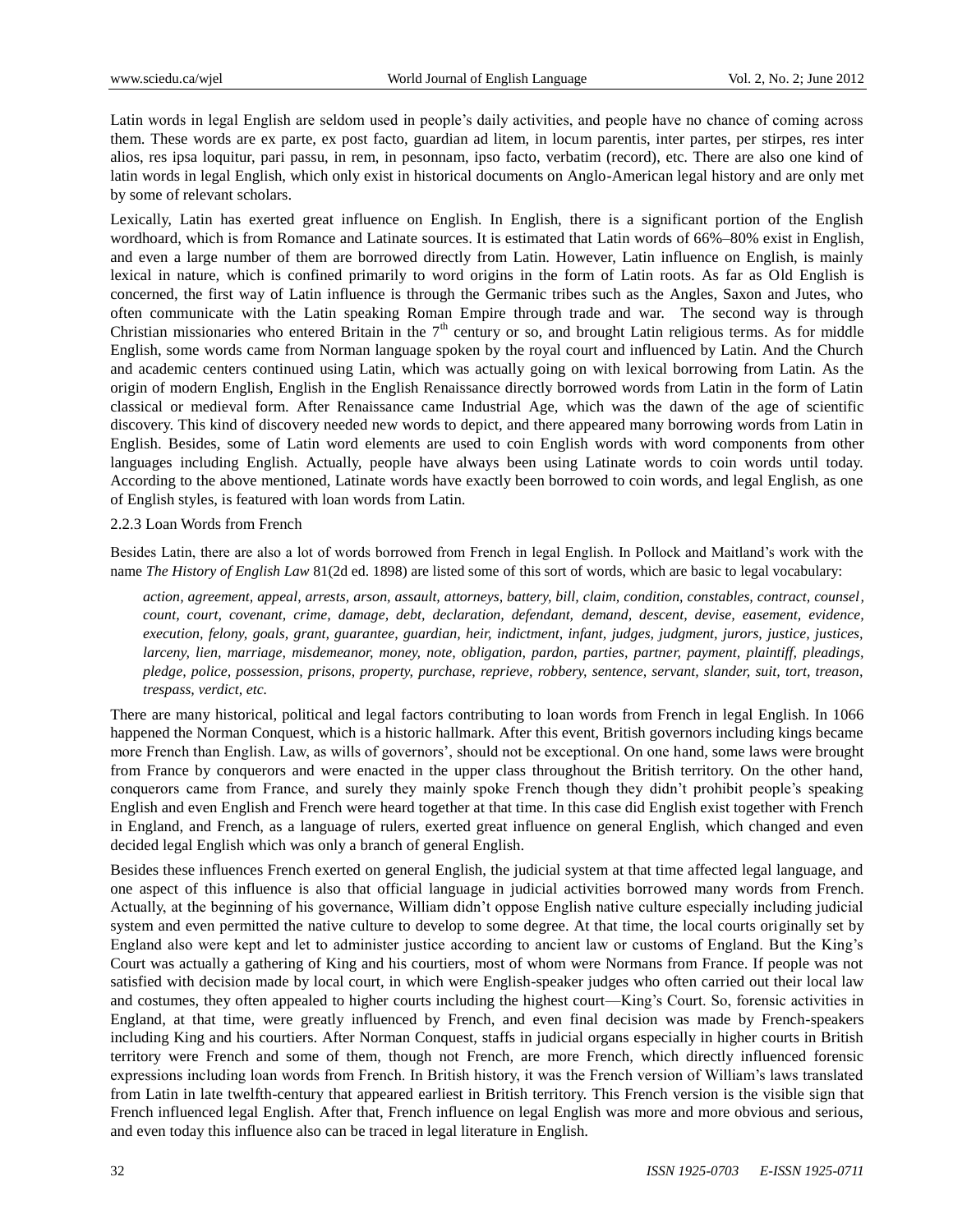#### 2.2.4 Technical Terms

There are its own technical words in every profession, which are called technical terms or terms of art actually referring to a group of words with specific meanings to describe concepts in the field of some profession. Technical terms in the field of law refer to terms of legal art, which have their own special connotation and extension in the legal sense. These kinds of words are frequently and massively used to more concisely express complex concepts concerning law and will not be replaced by other glossary. Therefore, they are convenient for lawyers, judges and other legal practitioners to express their ideas in their own forensic practices. Here is a list of this group of terms of art:

*agency, alibi, alias summons, amicus curiae, appeal, bail, common counts, comparative negligence, defendant, demurrer, fee simple, fee tail, fictitious defendant, guarantee, habeas corpus, guarantor, judicial notice, laches, landlord, tenant, lessor, lessee, letters patent, master and servant, month-to-month tenancy, negotiable instrument, plaintiff, principal and surety, surrender, tort, voir dire…* 

As mentioned above, law is a profession of words. Law is a high specialty can firstly be shown through its specific language — legal language, which is because forensic or other activities are very stern and grave and legal or forensic practitioners must be meticulous and precise in their expressions of relevant activities. The sticking characteristic is each technical term has merely one single and fixed meaning. Each term of legal art represents one special legal concept, and it can't be replaced by other words. Besides, it, as one term of legal art, can only be used to express one meaning in the legal field in common sense though it general meanings are various. But some of terms of legal art have more than two meanings, and we must grasp their meanings according to the context in which they appear. One case is that one of such technical terms — negligence, which refers to a different concept when appearing in different context such as criminal case or civil case. Terms of legal art are also featured with their matching terms with opposite meaning. For example, in civil cases, there are a complainant; a plaintiff; a demandant and a defendant; the accused; a respondent (esp in a divorce case). And in criminal cases there exist such group of words as prosecutor, accuser and the accused, defendant, respondent.

According to the above, there exist large quantities of terms of legal art, which have their own features. Why such kinds of words in legal English come into being? One of sources is terms of legal art of Ancient Greece, Ancient Rome and Old English. The culture of Ancient Greece and Ancient Rome is the source of modern Europe, with English culture including legal culture no exception. The second source is terms of legal art in French, which has been mentioned above and here is omitted. Besides, forensic practitioners and relevant scholars have created a lot of technical terms in their practices and academic researches.

At last, legal English is not only featured with the above points on lexical level. Argot, synonyms, formal words, expressions with flexible meaning, etc. are often used in legal English, which are also features of legal English on lexical level. Because of limited length of the paper, these features are not dealt with here.

#### *2.3 Features on Syntactic Level*

## 2.3.1 Declarative Sentences

There are four kinds of sentences including declarative sentences, imperative sentences, interrogative sentences, and exclamatory in general English from the view of syntax. Law is often used to make definite people's interrelationship, and legal documents are often applied to declare such relationships in a general case or in a special case. And legal language in these legal texts must be precise, well-conceived, objective, and standardized so that people can do their own deeds in the legal sense according to law and other relevant legal rules. Therefore, there mainly exist a lot of declarative sentences other than imperative sentences, interrogative sentences, and exclamatory in legal English. For example,

"No person shall be elected to the office of the President more than twice, and no person who has held the office of President, or acted as President, for more than two years of a term to which some other person was elected President shall be elected to the office of the President more than once. But this Article shall not apply to any person holding the office of President, when this Article was proposed by the Congress, and shall not prevent any person who may be holding the office of President, or acting as President, during the term within which this Article becomes operative from holding the office of President or acting as President during the remainder of such term."<sup>1</sup>

"(a) Whoever unlawfully seizes, confines, inveigles, decoys, kidnaps, abducts, or carries away and holds for ransom or reward or otherwise any person, except in the case of a minor by the parent thereof, when—  $(1)$  ...;  $(2)$  ...;  $(3)$  ...;  $(4)$  ...;  $(5)$  ...;  $(b)$  With respect to subsection  $(a)(1)$ , above, the failure to release the victim within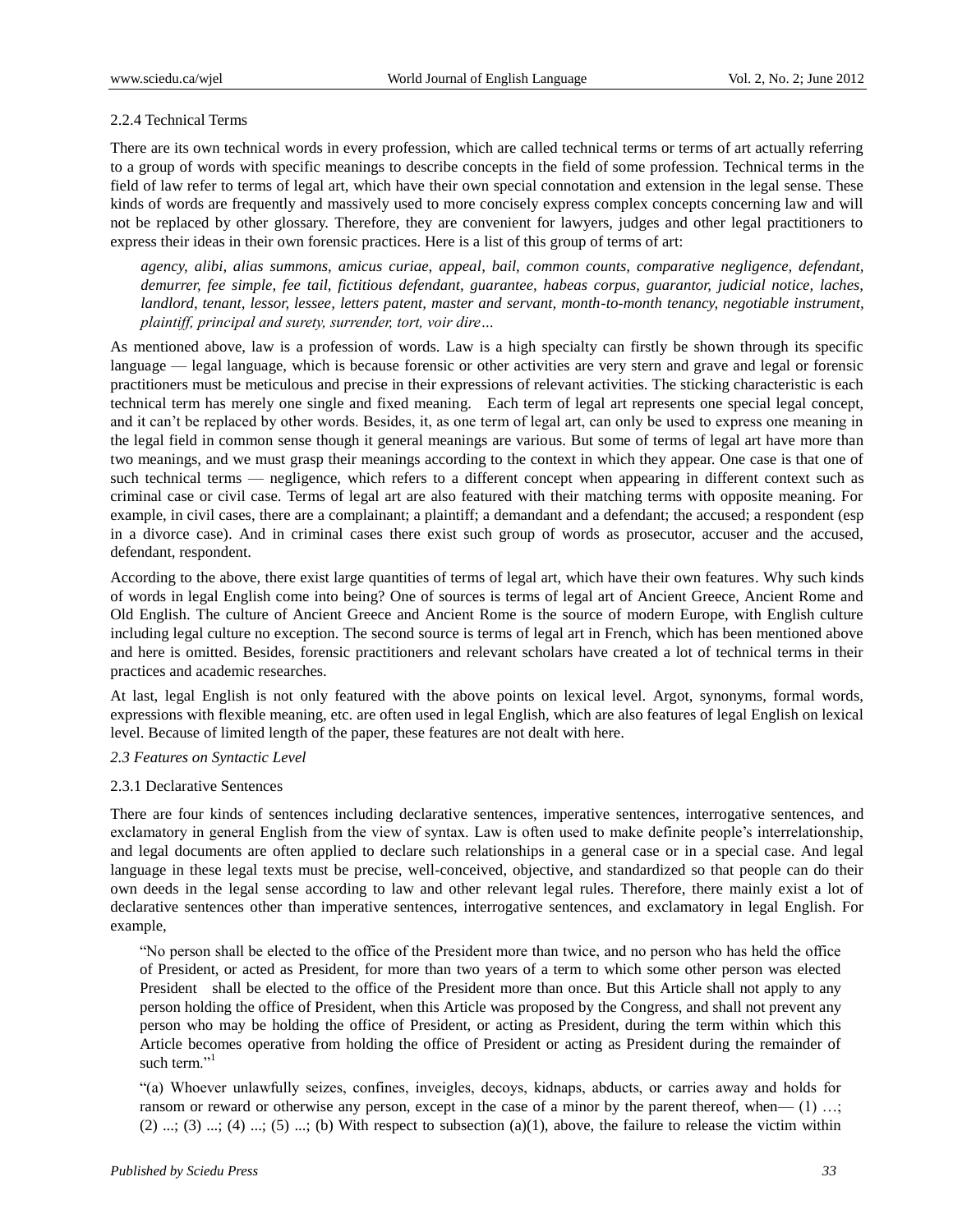twenty-four hours after he shall have been unlawfully seized, confined, inveigled, decoyed, kidnapped, abducted, or carried away shall create a rebuttable presumption that such person has been transported in interstate or foreign commerce. Notwithstanding the preceding sentence, the fact that the presumption under this section has not yet taken effect does not preclude a Federal investigation of a possible violation of this section before the 24-hour period has ended."<sup>2</sup>

Declarative sentences can make legal expression clear and definite, and they are widely used in legal text, which is also one of features on syntactic level.

## 2.3.2 Long and Complex Sentences

Legal scholar with the name Driedger holds that using long sentences is one of features of written English in legal documents. Because legal texts often need concise and exact expression, long and complex sentences tend to appear in legal documents in English, which is also one of stylistic features on syntactic level. Actually, in legal documents, especially of Common Law System, there are many lines of words in many sentences, some of which are even more than ten lines of words. One of such kinds of examples comes as follows:

"All Powers, Authorities, and Functions which under any Act of the Parliament of Great Britain, or of the Parliament of the United Kingdom of Great Britain and Ireland, or of the Legislature of Upper Canada, Lower Canada, Canada, Nova Scotia, or New Brunswick, are at the Union vested in or exerciseable by the respective Governors or Lieutenant Governors of those Provinces, with the Advice, or with the Advice and Consent, of the respective Executive Councils thereof, or in conjunction with those Councils, or with any Number of Members thereof, or by those Governors or Lieutenant Governors individually, shall, as far as the same continue in existence and capable of being exercised after the Union in relation to the Government of Canada, be vested in and exerciseable by the Governor General with the Advice, or with the Advice and Consent of or in conjunction with the Queen's Privy Council for Canada, or any Member thereof, or by the Governor General individually, as the Case requires, subject nevertheless (except with respect to such as exist under Acts of Parliament of Great Britain or of the Parliament of the United Kingdom of Great Britain and Ireland) to be established or altered by the Parliament of Canada."<sup>3</sup>

The feature of long and complex sentences in legal English depends on the context of legal English, which is one of English for Special Purpose (ESP). Such contexts which involve legal activities and legal environment need many words, phrases or clauses to modify and qualify headwords in order to make legal expression achieve the purposes of communication.

In addition, there are many fixed sentence structures with many special legal meanings in long and complex sentences of legal texts. And meanings of these sentence structures in such contexts differ from them in common contexts excluding legal contexts. Such examples come as…subject to…, provided that/provided…that, where…, for the purpose of…, notwithstanding…, without prejudice to…, to the extent that…, save…/except (for)…, etc.

### 2.3.3 Complete Sentences

Because legal texts have their own complete sentence structures and strict meanings, sentences of legal English usually are complete sentences, in which there are subjects and predicates. These complete sentences often express what legal contexts involve, and avoid misunderstanding and ambiguity brought by omission and default of sentences in common sentences. For example,

"He shall have Power, by and with the Advice and Consent of the Senate, to make Treaties, provided two thirds of the Senators present concur; and he shall nominate, and by and with the Advice and Consent of the Senate, shall appoint Ambassadors, other public Ministers and Consuls, Judges of the supreme Court, and all other Officers of the United States, whose Appointments are not herein otherwise provided for, and which shall be established by Law: but the Congress may by Law vest the Appointment of such inferior Officers, as they think proper, in the President alone, in the Courts of Law, or in the Heads of Departments."<sup>4</sup>

In fact, here the second "he" may be omitted in common contexts to avoid ambiguity and misunderstanding. Though this kind of sentences is also long and complex, it, on earth, are a complete sentence, in which subjects, predicates, and even objects, complements and adverbials, in some cases, are not omitted.